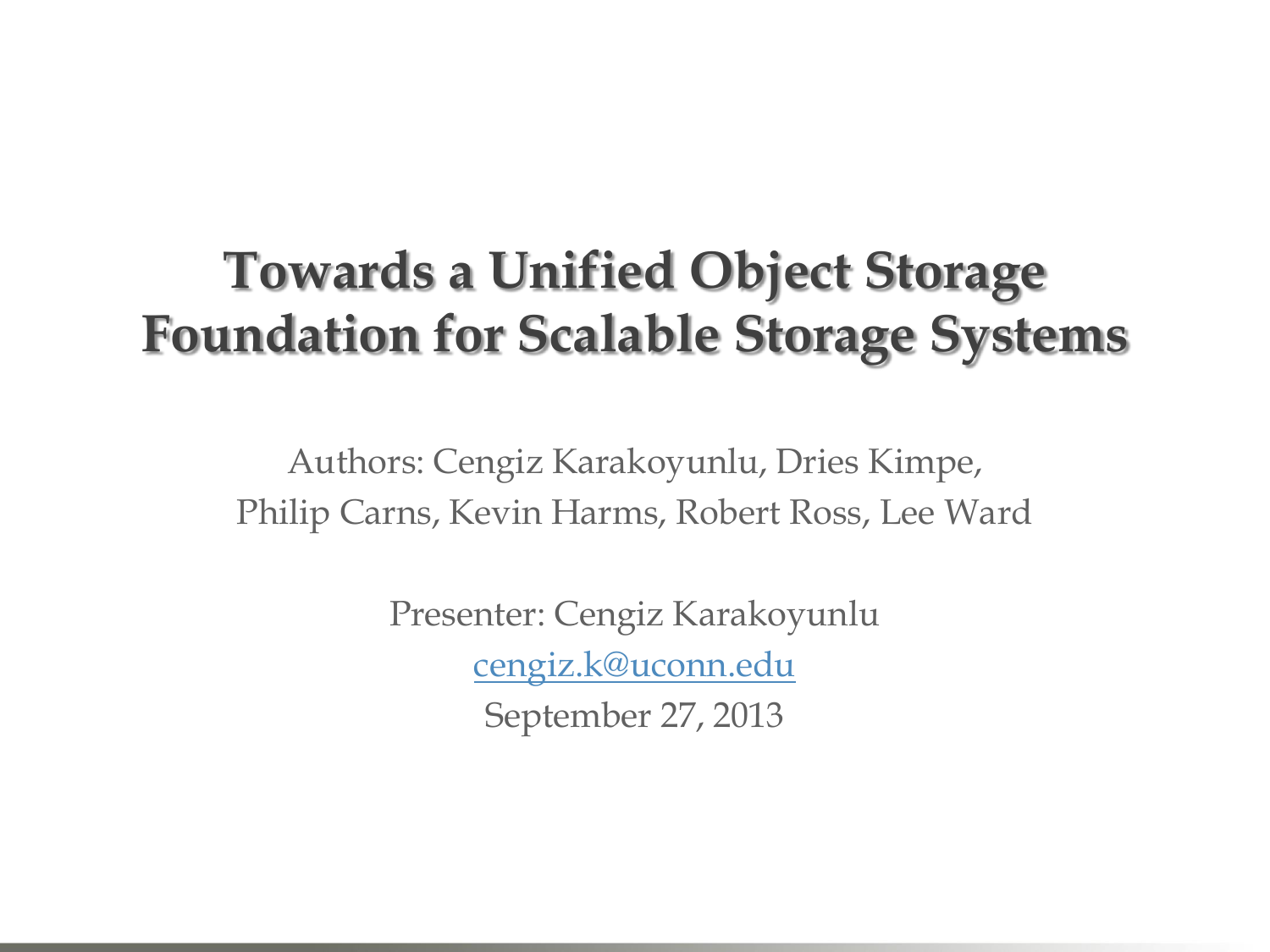## **What is object-based storage?**

- Popular alternative to traditional block-based storage
- Stores and accesses data in *objects*, logical collection of bytes with numerical identifiers
- Easy data management
- **Decouples storage systems from underlying hardware** resources
- Various data models can be built on top of object-based storage
- **Typically implemented as a software interface, although** featured as a device level interface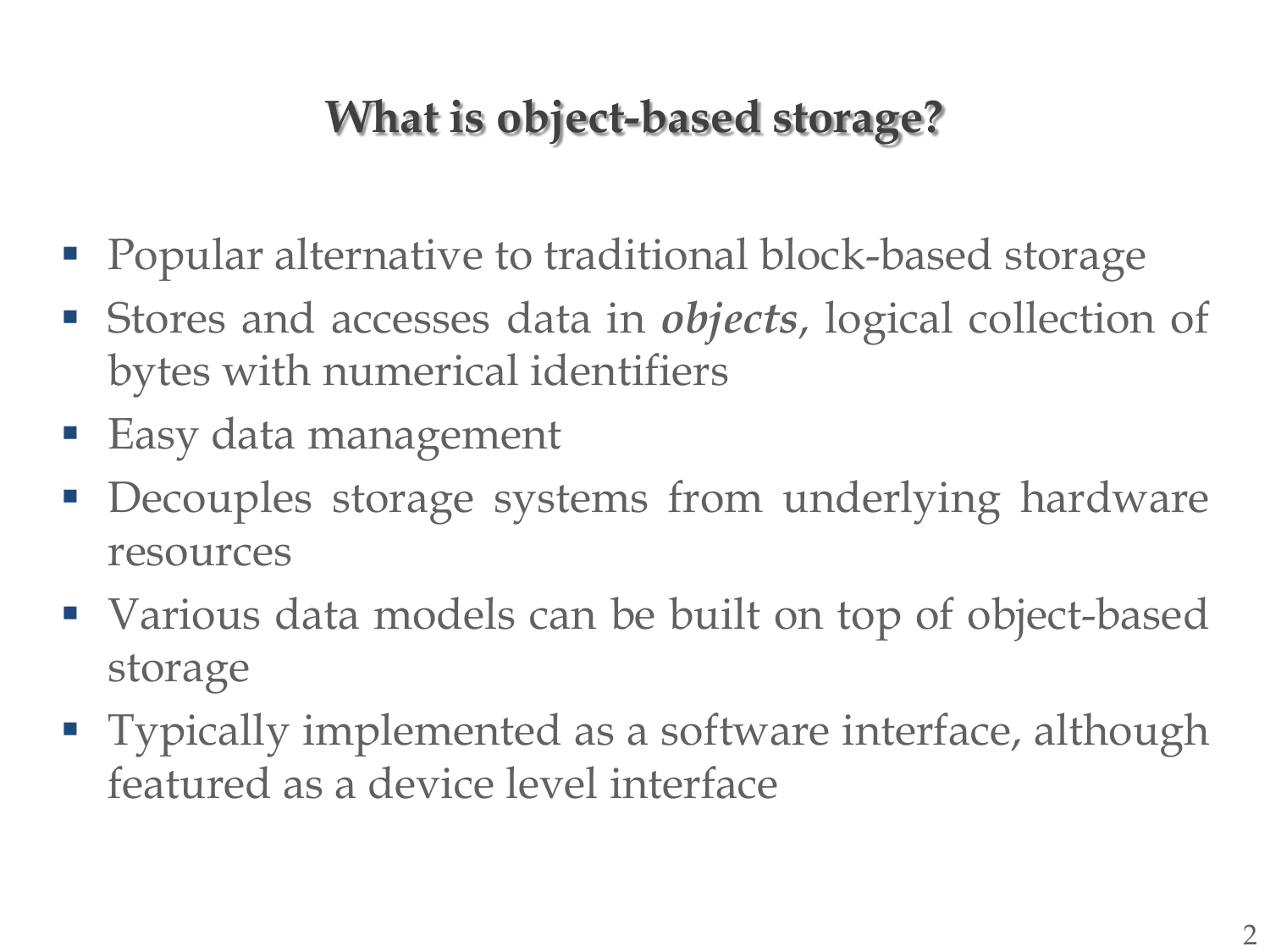## **Why do we need a new object-storage interface?**

- Large scale object-storage systems are generally tailored to specific use cases
- **Cannot easily reuse them in** different use cases
- Difficult to maintain a common storage pool for different applications
- **Proposing Advanced Storage** Group (ASG) interface;
	- Unifies the features necessary to meet the requirements of common data models
	- Provides a foundation for common storage use cases

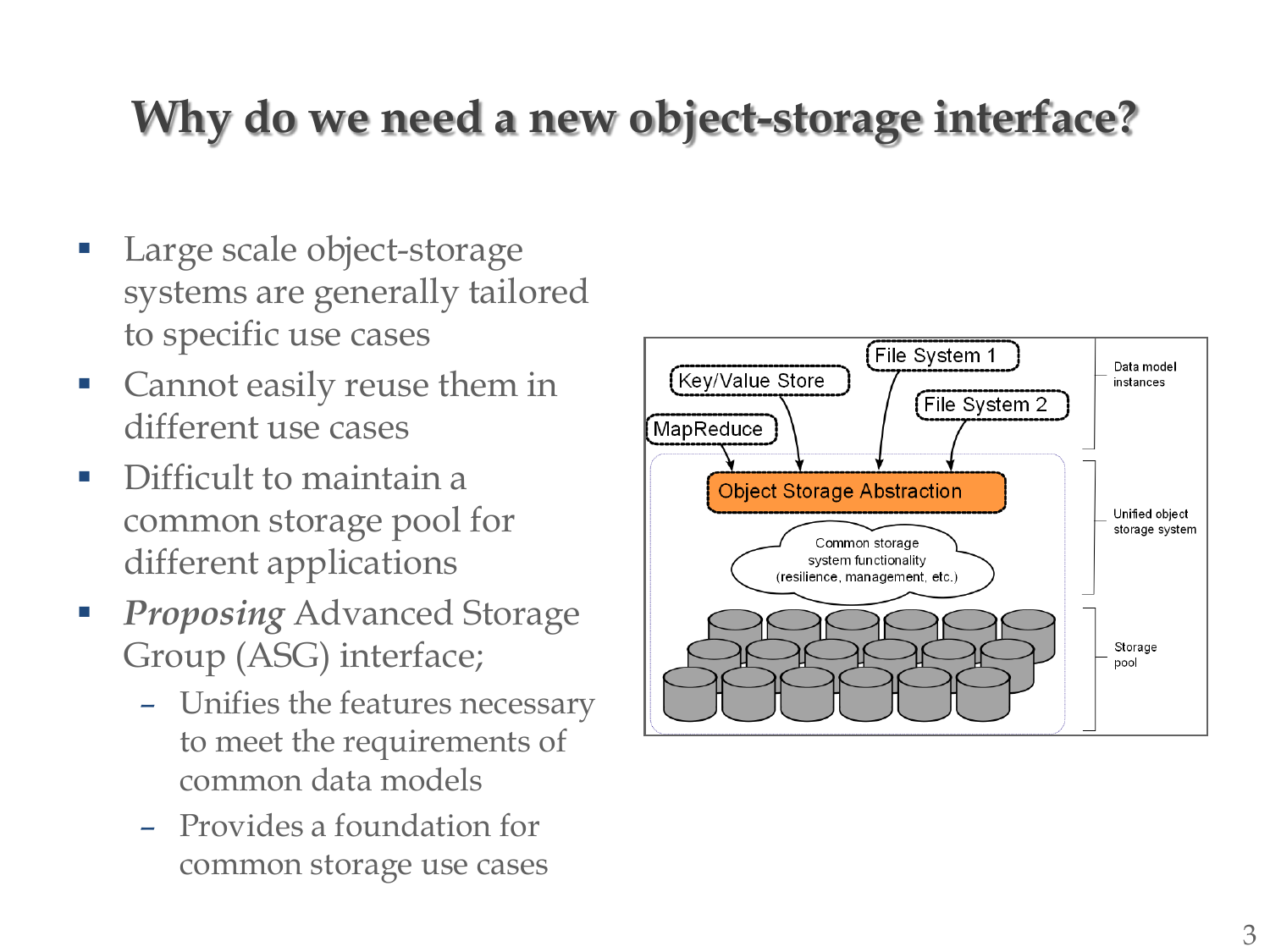#### **Common data model requirements**

|                             | <b>Shared</b>       |              |                    |                                                  | <b>Distinguishing</b>                |                               |              |                                |                             |
|-----------------------------|---------------------|--------------|--------------------|--------------------------------------------------|--------------------------------------|-------------------------------|--------------|--------------------------------|-----------------------------|
|                             | Performance<br>High | Scalability  | Tolerance<br>Fault | $\bullet$<br><b>Access</b><br>Concurrent<br>Read | Access<br>Concurrent<br><b>Write</b> | Synchronization<br>Primitives | Atomicity    | Compute<br>Locality<br>Storage | riented<br>Record<br>Access |
| <b>Parallel File System</b> |                     | $\checkmark$ | $\checkmark$       | $\checkmark$                                     | $\checkmark$                         | $\checkmark$                  | $\checkmark$ |                                |                             |
| <b>Cloud Object Storage</b> | $\checkmark$        | $\sqrt{}$    | $\checkmark$       |                                                  |                                      |                               | $\checkmark$ |                                |                             |
| MapReduce                   |                     | $\checkmark$ | $\checkmark$       |                                                  |                                      |                               |              | $\checkmark$                   |                             |
| <b>Key/Value Store</b>      | $\checkmark$        | $\checkmark$ | $\sqrt{}$          | $\checkmark$                                     | $\checkmark$                         | $\checkmark$                  | $\checkmark$ |                                |                             |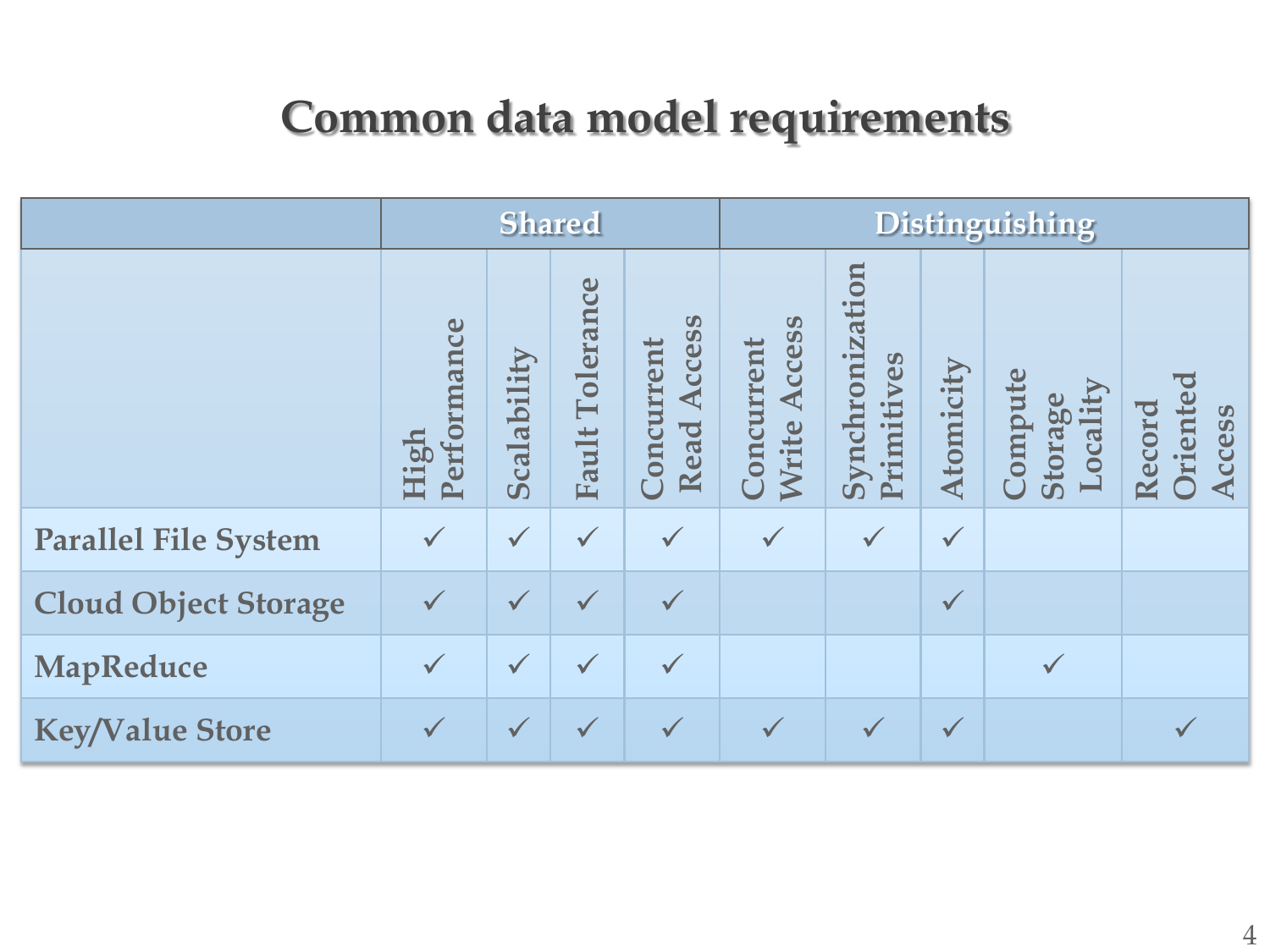#### **Common storage use case (I)**

#### **POSIX Directory**

- Create , remove, lookup or rename an entry, update metadata of an entry
- Atomic operations
- Existing object-storage systems typically use additional services (metadata servers) to support POSIX directory operations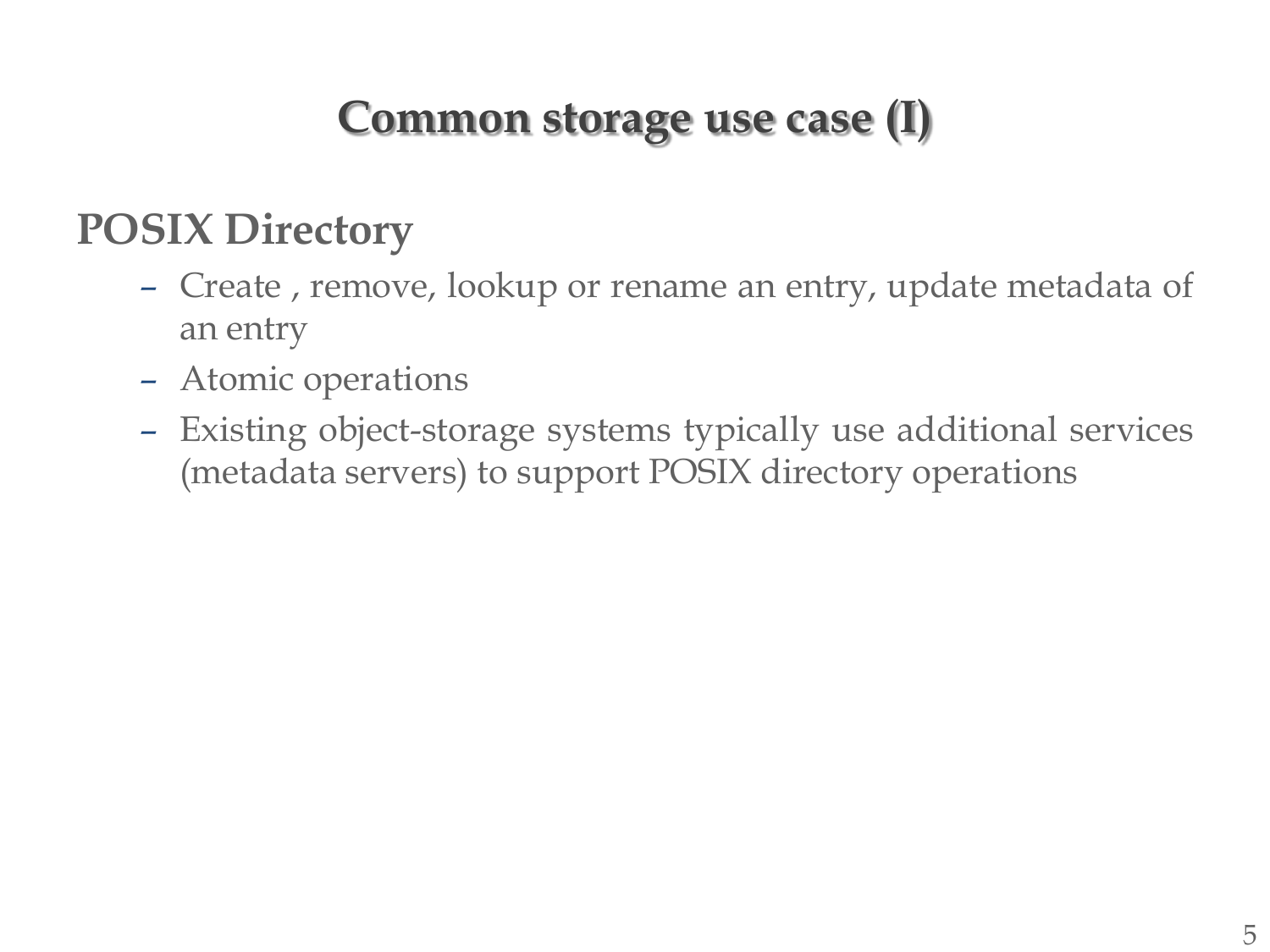#### **Common storage use case (II)**

#### **Column-Oriented Key/Value Store**

- Each entry is stored in a column
- Each row stores the same data field of an entry
- Shard represents collection of rows

|                |       |          |            |             | Column 0   Column 1   Column 2   Column 3 |
|----------------|-------|----------|------------|-------------|-------------------------------------------|
| Shard 1        | Row 0 | Alice    | <b>Bob</b> | <b>Brad</b> | <b>Charles</b>                            |
| Row 1<br>Smith |       |          |            |             | Springfield                               |
| <b>Shard 2</b> | Row 0 | 111-1111 |            | 144-1144    | 321-4321                                  |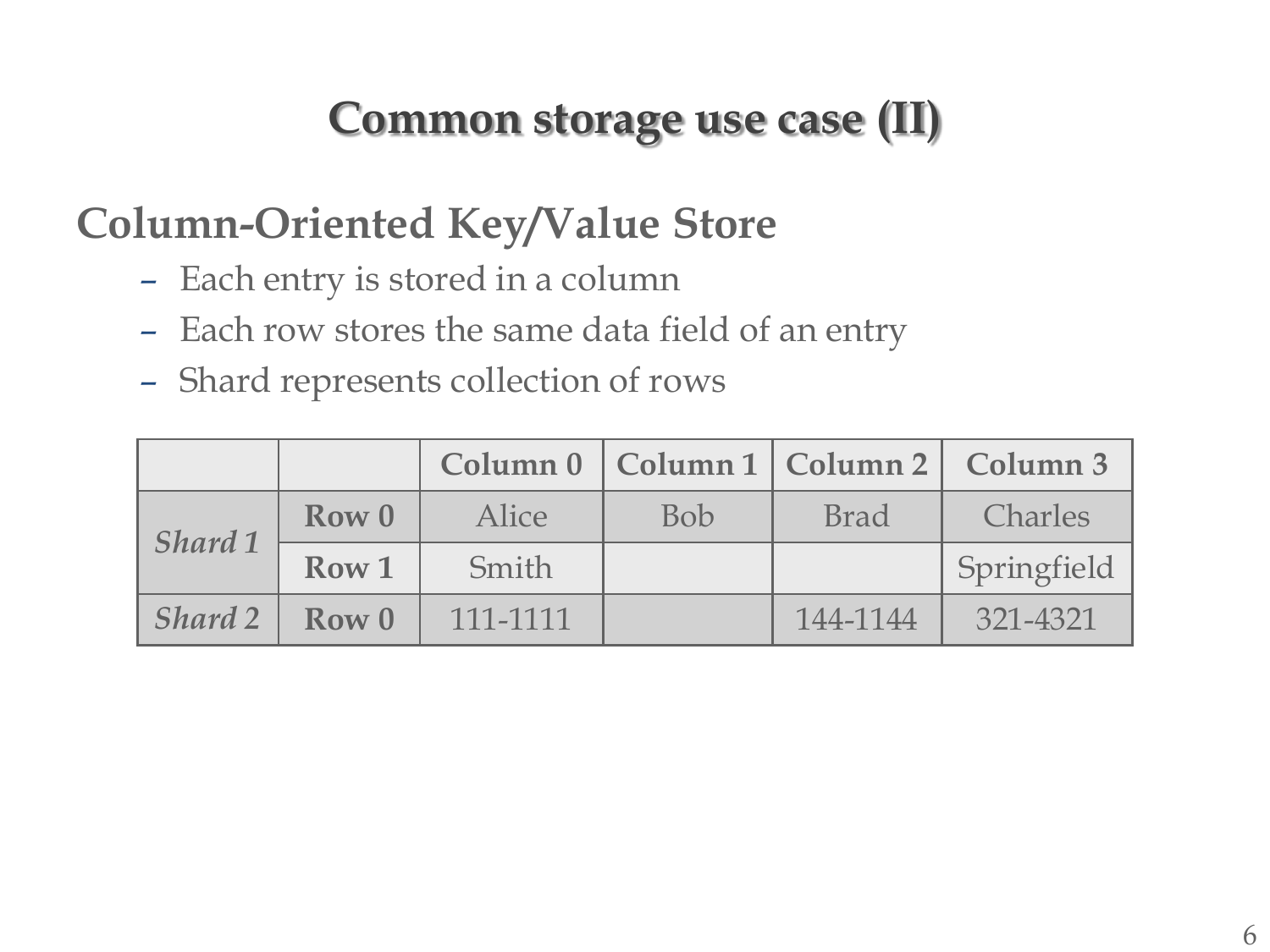## **Common storage use case (III)**

## **HPC Application Checkpoint**

- **HPC** applications periodically write checkpoint data
- **Existing checkpointing methods** 
	- N-N
		- Each application writes to a separate checkpoint file
		- Metadata overhead
	- N-1
		- Each application writes to a unique checkpoint file
		- High concurrency

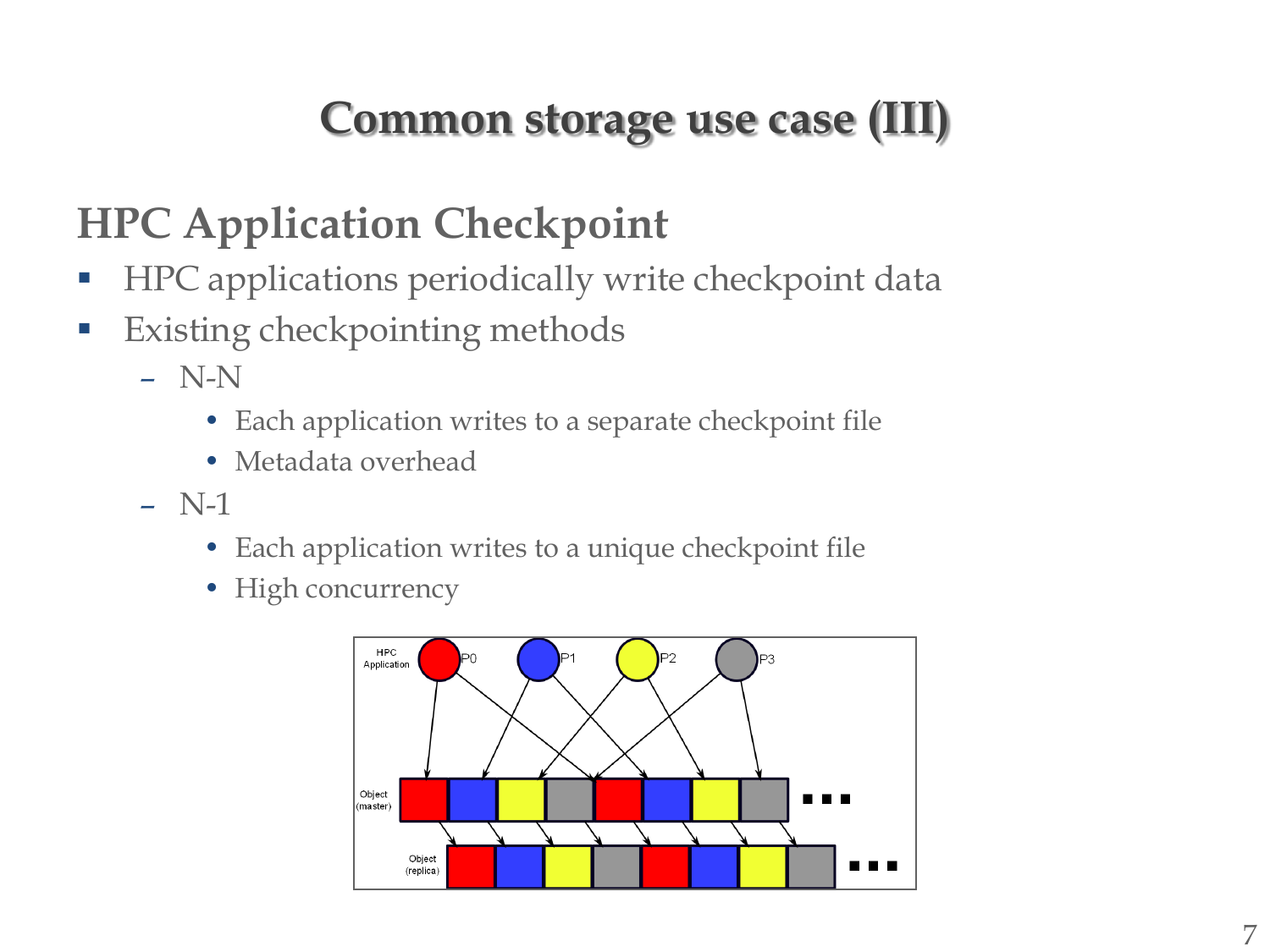#### **ASG Storage Model Architecture**



- Records may contain zero-length data
- **Forks allow to store** related data together
- **Containers partition the** system into logical units
- **ASG** entity identifiers are not global
- $\blacksquare$  2<sup>64</sup> records in a fork, 2<sup>64</sup> forks in an object, 2<sup>64</sup> objects in a container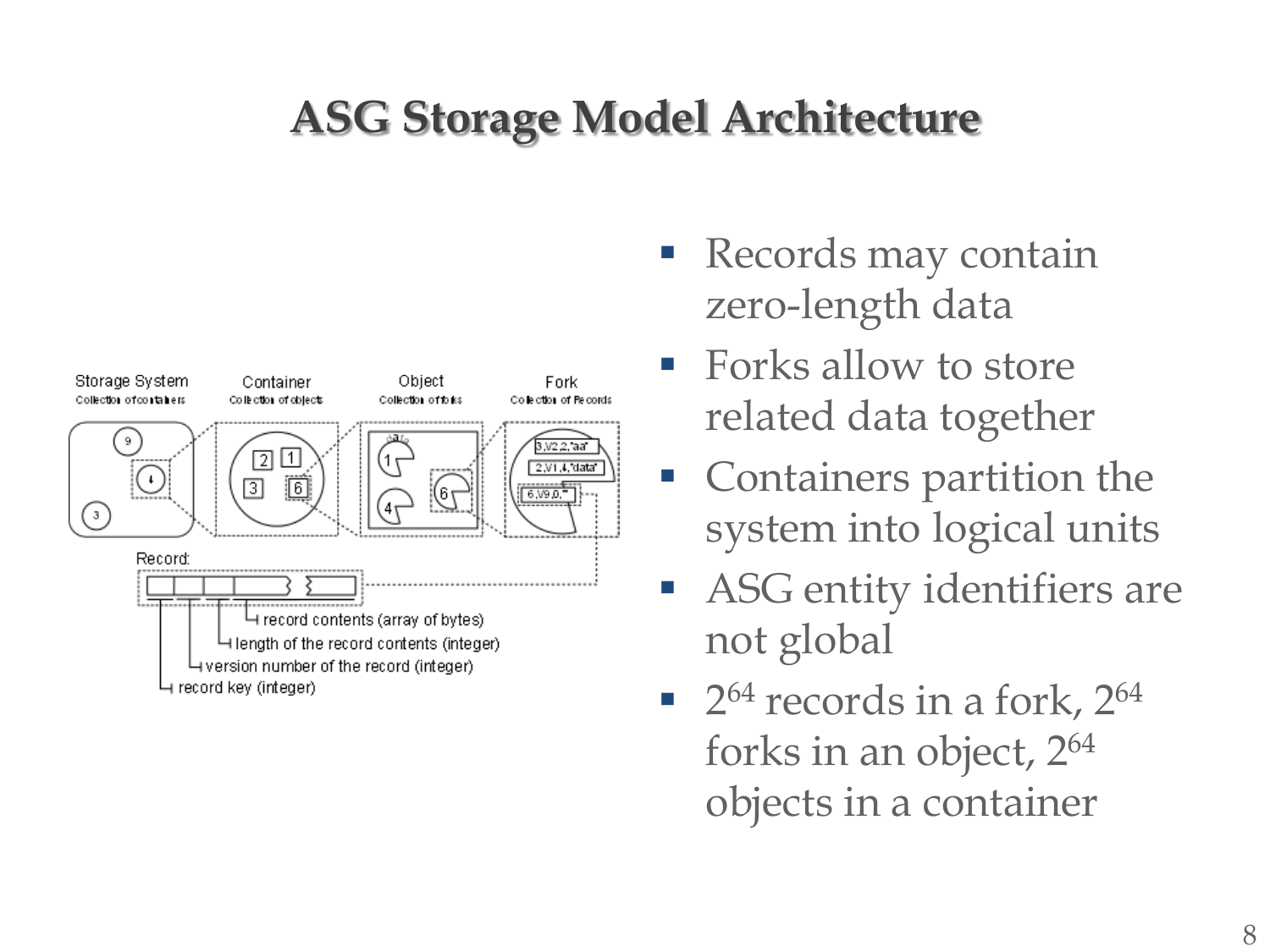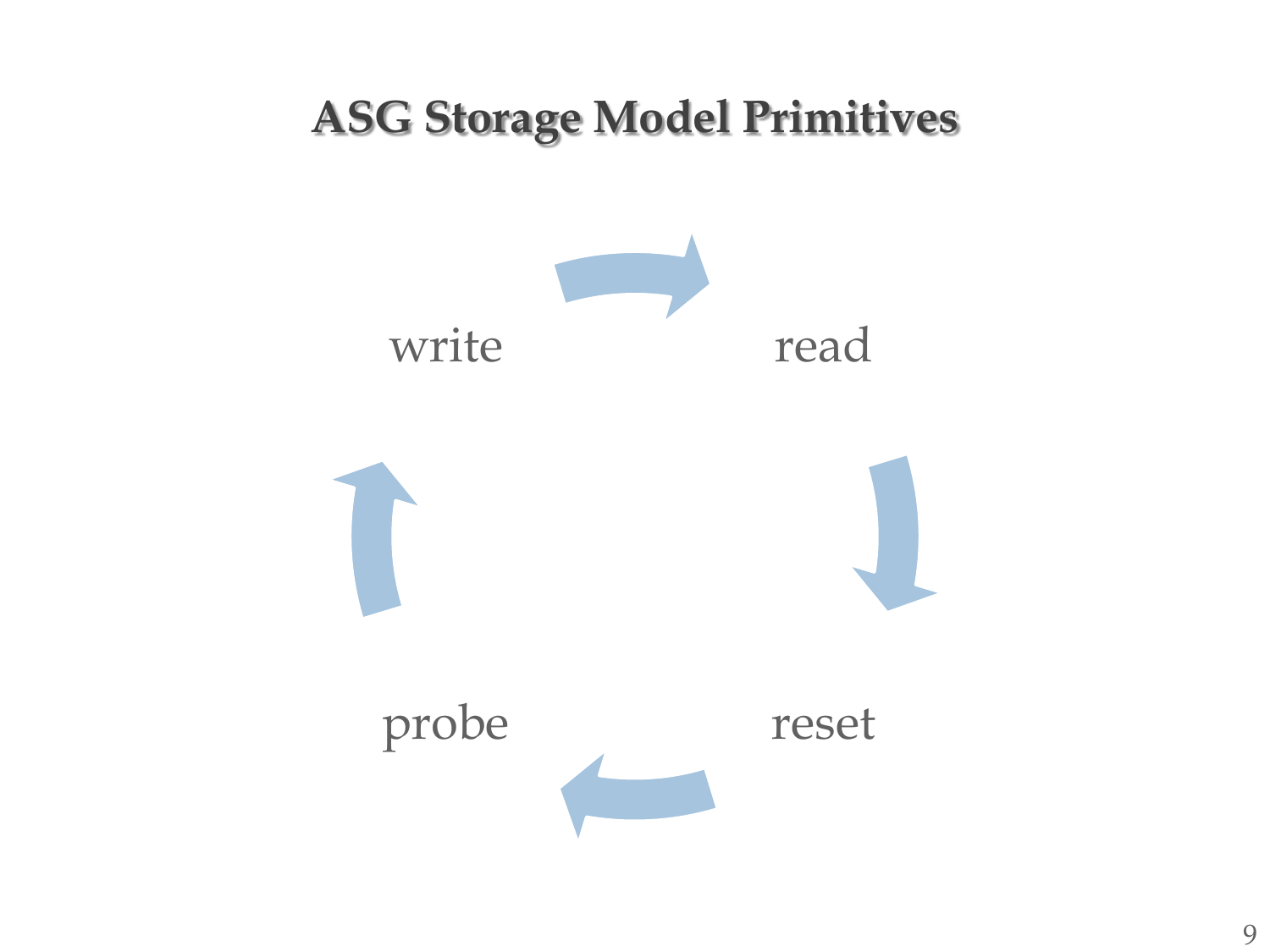## **write**

- **Stores data in a sequential range of records**
- **Overwrites existing data**
- **Input arguments** 
	- Container, object, fork and record ids
	- Local buffer
	- Range of records
	- Number of bytes going to each record
	- Conditional flags
	- Version number
- **Returns** 
	- Size of written data
	- New version number
- **Example**;
	- write (1, 1, 1, 2, 2, 2, "data", UNTIL, 3)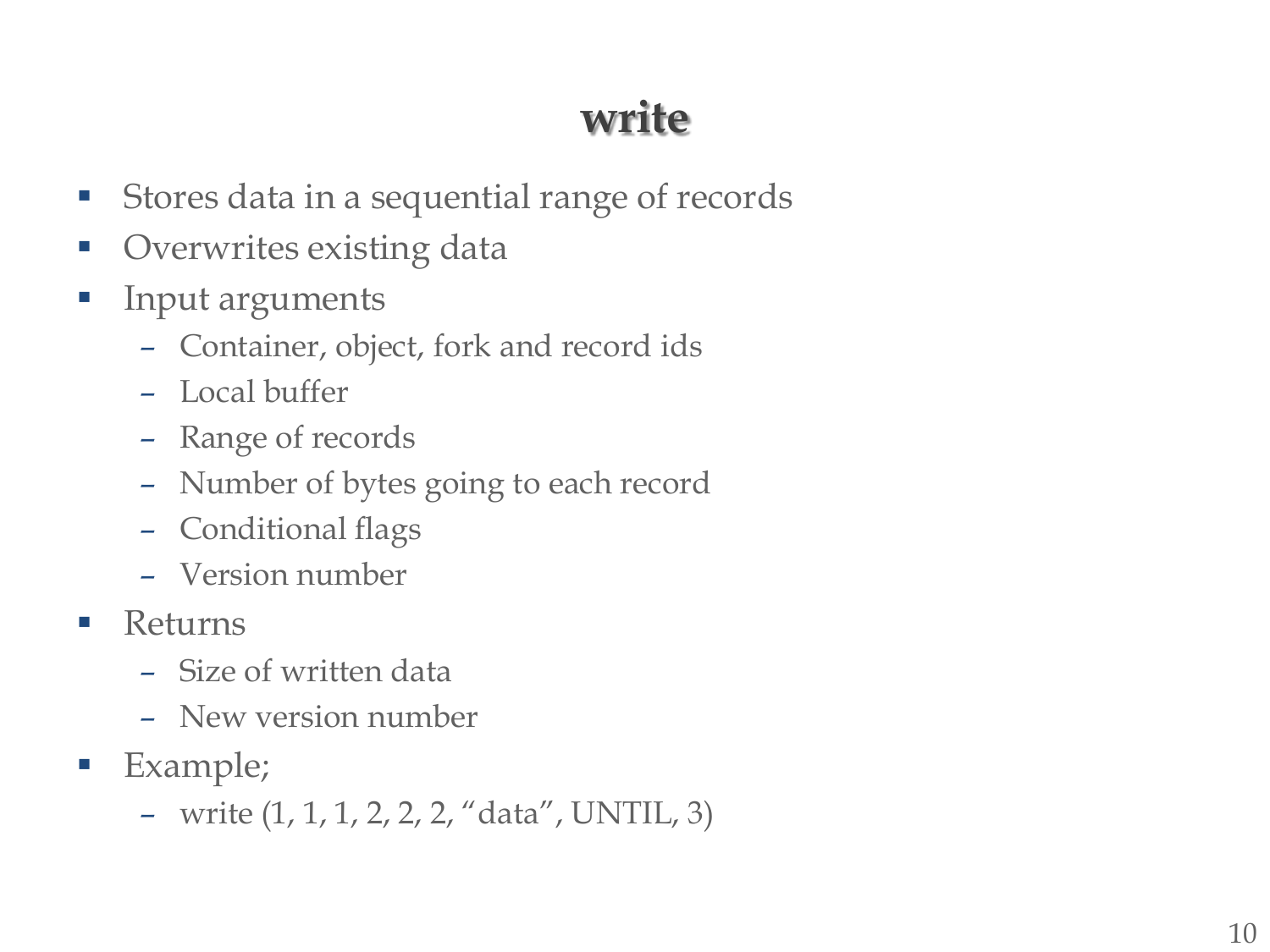# **Conditional flags for write**

- **NONE** 
	- Write should succeed without checking version number or conditional flags
- $\blacksquare$  ALL
	- Write should only succeed if the given version number is greater than all the version numbers in the specified range
- UNTIL
	- Write should **continue** until it finds a record with a version number greater than or equal to the given version number
- AUTO
	- Given version number is not important
	- New data is written with the highest version number in the given range plus one
- Conditional flags can be combined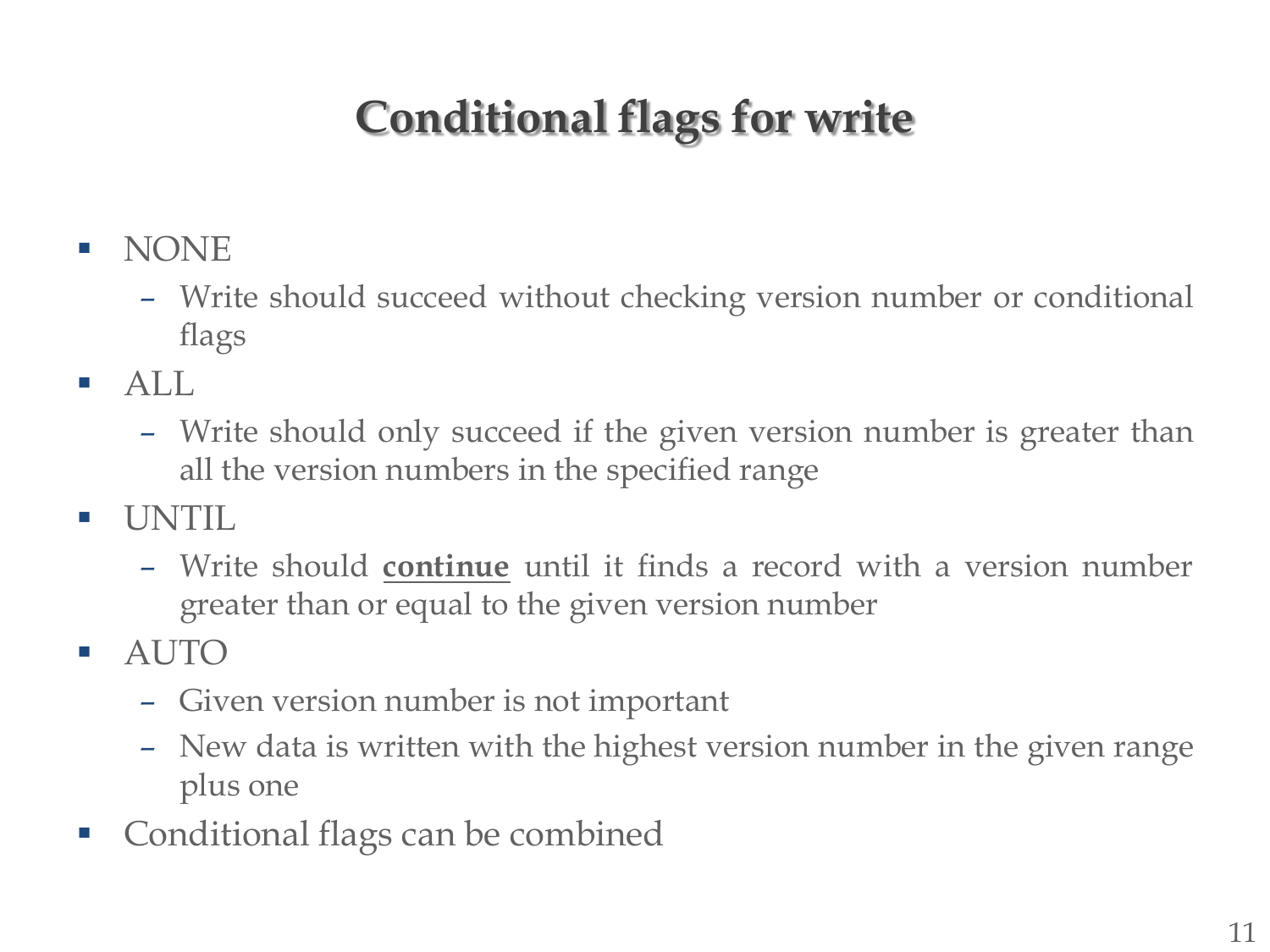## **read**

- **Retrieves data from a sequential range of records**
- **Input arguments** 
	- Container, object, fork and record ids
	- Local buffer
	- Range of records
	- Conditional flags
	- Version number
		- Cannot be used to retrieve older versions
		- Only used for conditional execution
	- Returns
		- Number of records read
		- Version number information
- **Example**;
	- read (1, 1, 1, 2, 2, local\_buffer, UNTIL, 3)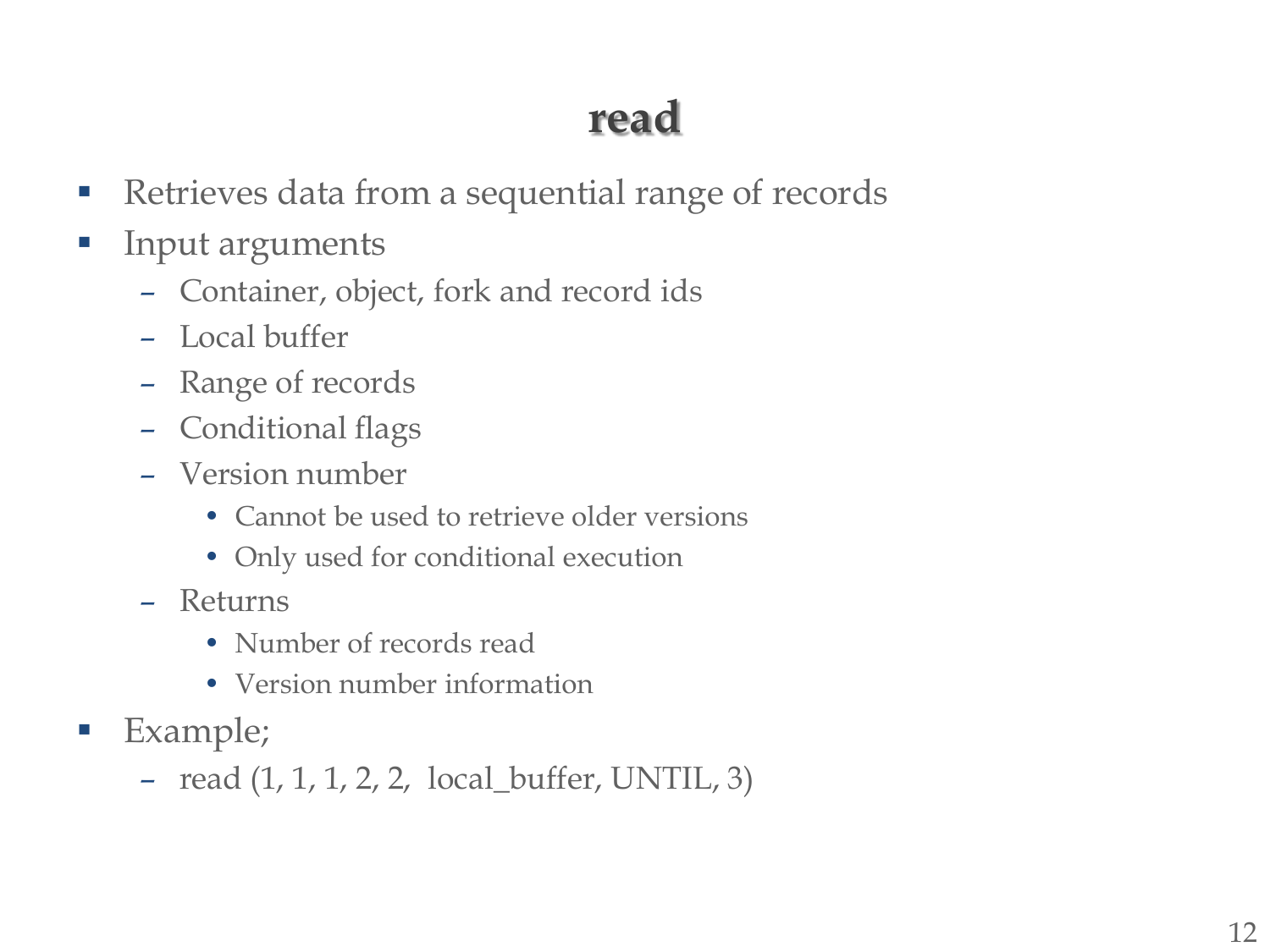# **Conditional flags for read**

- **NONE** 
	- Read should succeed without checking version number or conditional flags
- $\blacksquare$  ALL
	- Read should only succeed if the given version number is greater than all the version numbers in the specified range
- UNTIL
	- Read should **continue** until it finds a record with a version number greater than or equal to the given version number
- **Conditional flags can be combined**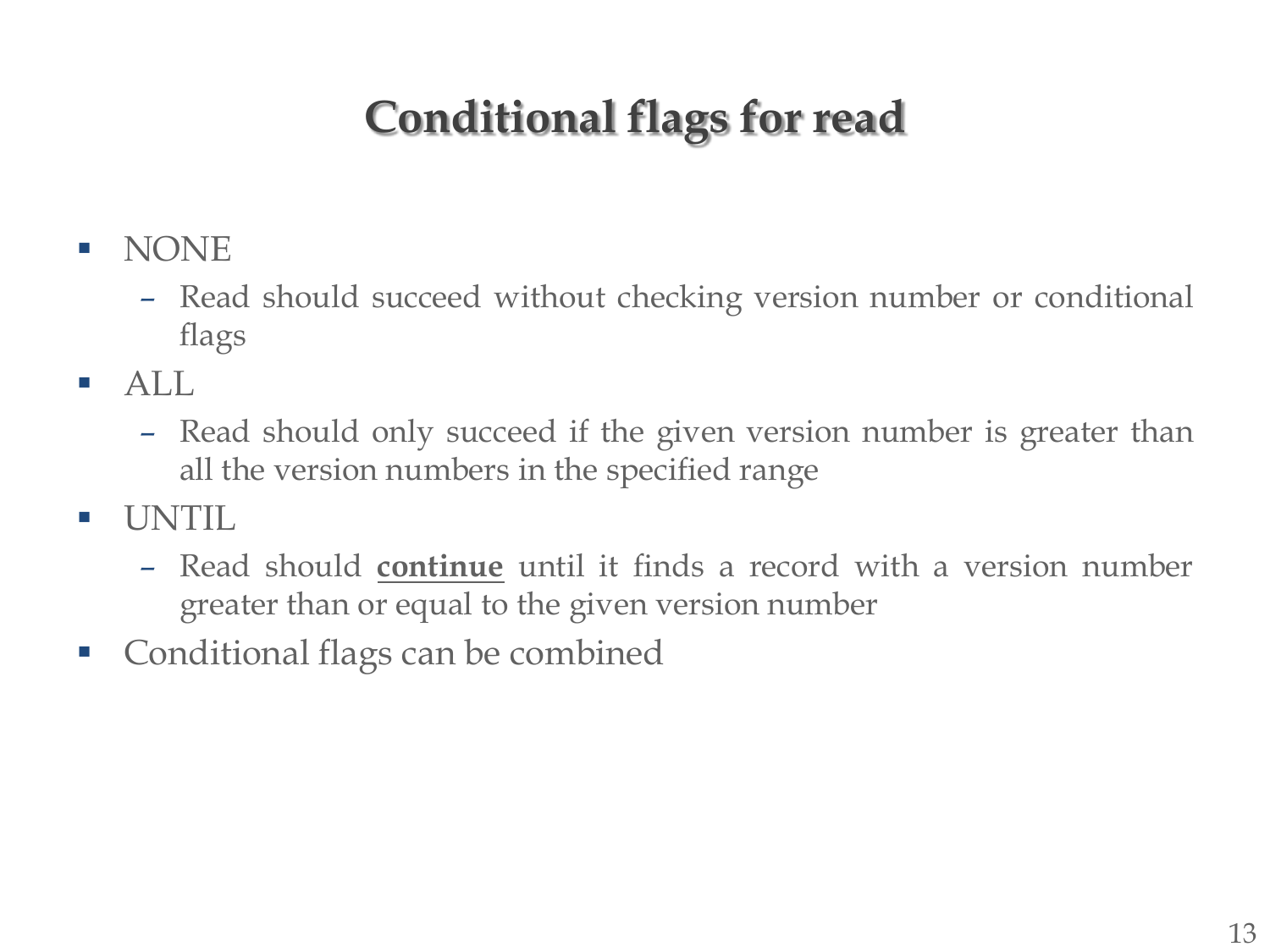#### **reset**

- Resets an entity back to its original condition (version 0, no data)
- **Can operate on containers, objects, forks and records**
- **Input arguments** 
	- Container, object, fork and record ids
	- Range of records may be specified
	- Conditional flags
- **Returns** 
	- Number of entities reset
- **Example**;
	- reset (1, 1, 1, 2, 2, ALL, 5)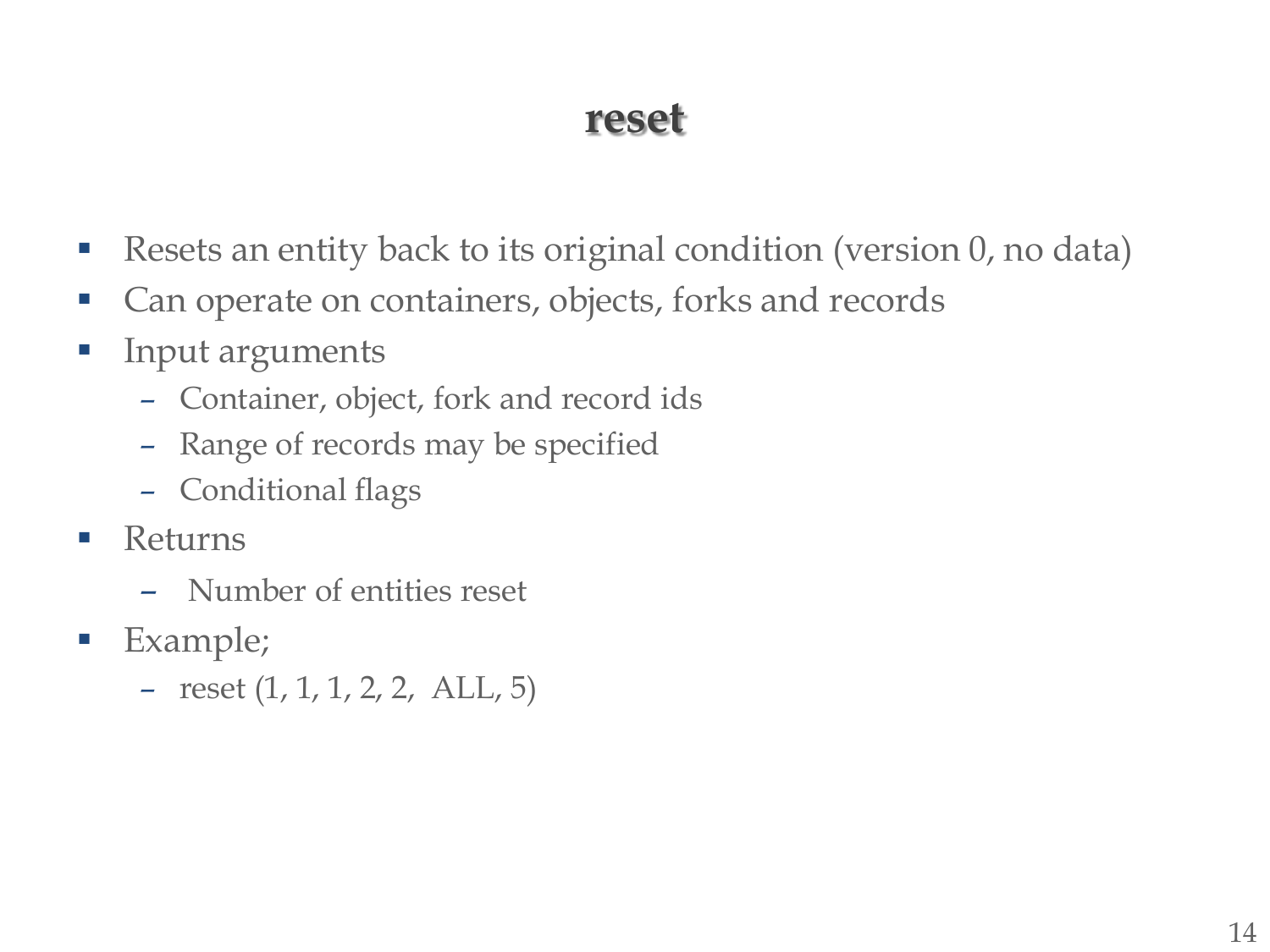# **probe**

- Returns information about a set of matching items
- Can be called on the entire system, containers, objects or forks
- **Input arguments** 
	- Container, object, fork or record ids
	- Entity id to start with
	- Local buffer to store information
	- Maximum number of items to retrieve
- Returned information contains
	- Id of the first container, object, fork or record
	- Number of containers, objects, forks or records
	- Total number of records
	- Record version numbers
- Example;
	- probe\_system(2, local\_buffer, 8)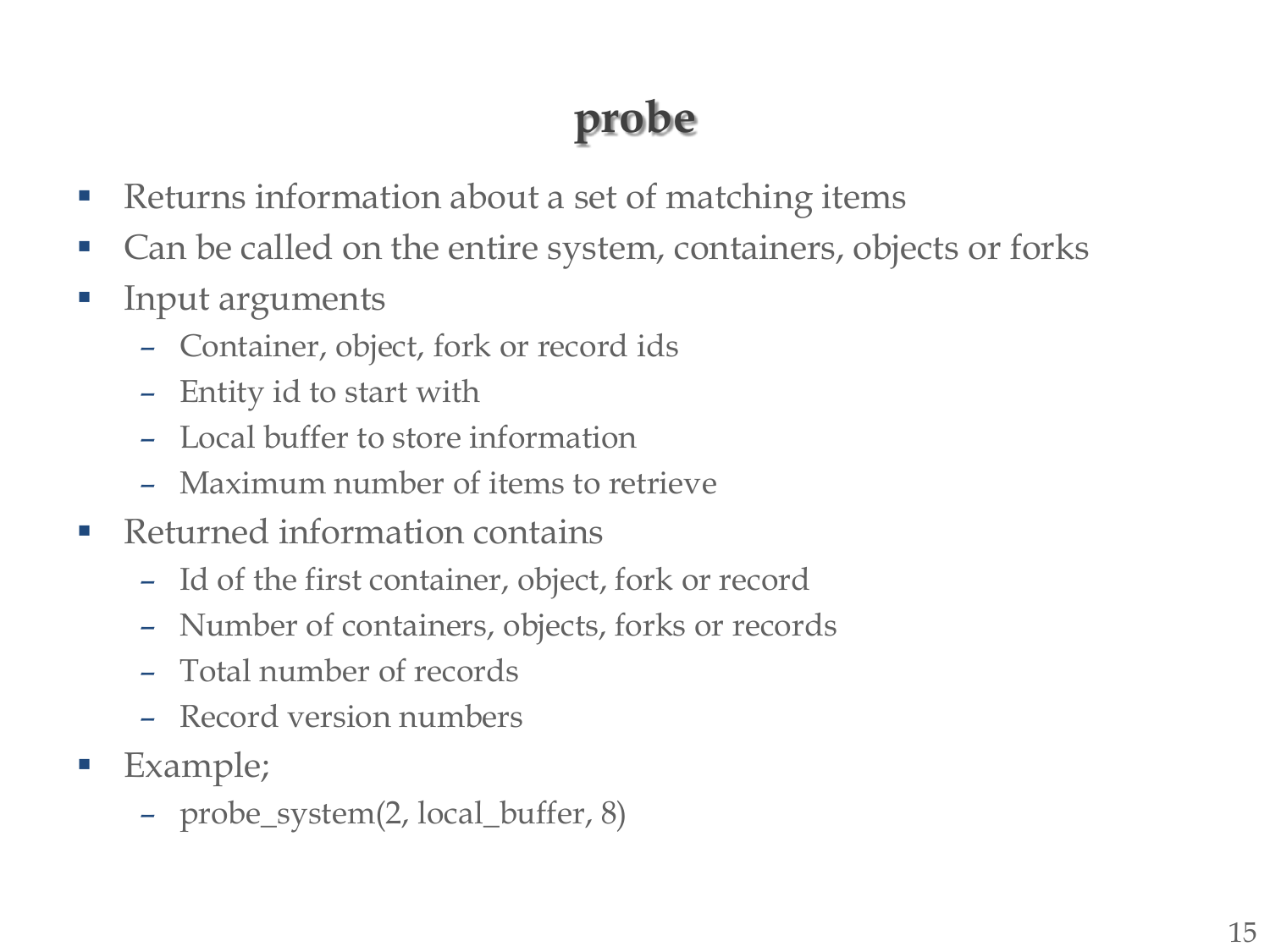## **How do we meet common data model requirements?**

|                                              | <b>Shared</b>       |              |                                 | <b>Distinguishing</b>        |                               |                               |              |                                |                              |
|----------------------------------------------|---------------------|--------------|---------------------------------|------------------------------|-------------------------------|-------------------------------|--------------|--------------------------------|------------------------------|
|                                              | Performance<br>High | Scalability  | Tolerance<br>Fault <sup>'</sup> | Access<br>Concurrent<br>Read | Access<br>Concurrent<br>Write | Synchronization<br>Primitives | Atomicity    | Compute<br>Locality<br>Storage | Oriented<br>Record<br>Access |
| Unified byte stream and<br>key&value storage |                     |              |                                 |                              |                               |                               |              |                                |                              |
| <b>Eliminating object</b><br>attributes      |                     | $\checkmark$ |                                 |                              |                               |                               |              |                                |                              |
| <b>Record versioning</b>                     | $\checkmark$        |              |                                 |                              | $\checkmark$                  |                               |              |                                |                              |
| <b>Conditional operations</b>                |                     |              | $\checkmark$                    |                              |                               | $\checkmark$                  | $\checkmark$ |                                |                              |
| Independently<br>addressable records         |                     |              |                                 | $\checkmark$                 | $\checkmark$                  |                               |              |                                |                              |
| <b>Fork structure</b>                        | $\checkmark$        |              | $\checkmark$                    |                              |                               |                               |              |                                |                              |
| <b>Server location</b>                       |                     |              |                                 |                              |                               |                               |              | $\checkmark$                   |                              |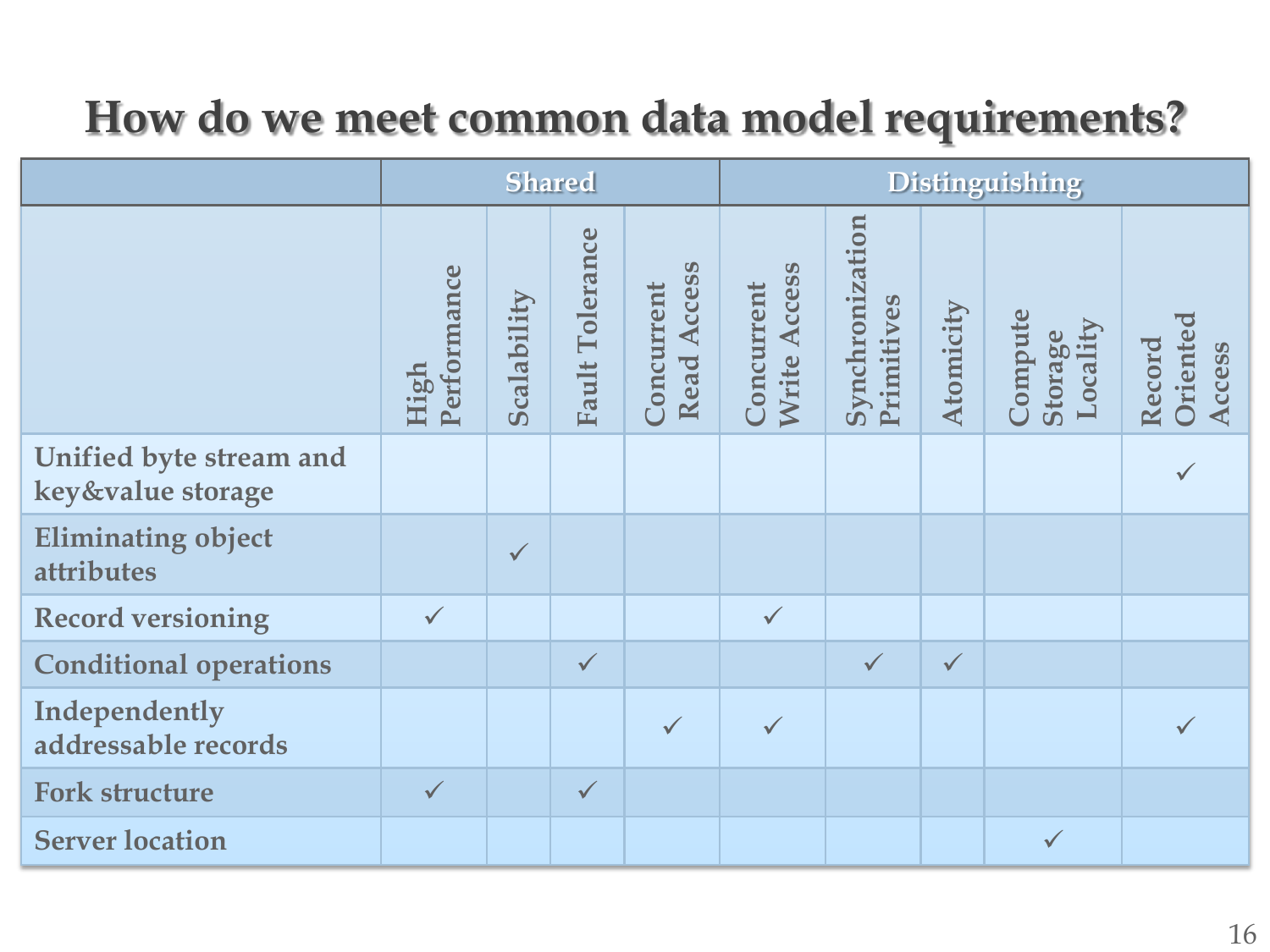## **How to use ASG for common storage models? (I)**



- Directory entries are represented with ASG records
- Independently addressable records and conditional operations prevent duplicate directory entries and ensure atomicity
- While creating a entry ASG *write*() checks for zero version number
- ASG *reset()* checks the version number while removing an entry
- To update the metadata of an entry, ASG *write()* checks for non-zero version number
- While renaming, ASG *write()* does not use conditional flags to overwrite new entry if it already exists
- ASG *probe()* keeps track of existing version numbers to identify entries modified while reading a directory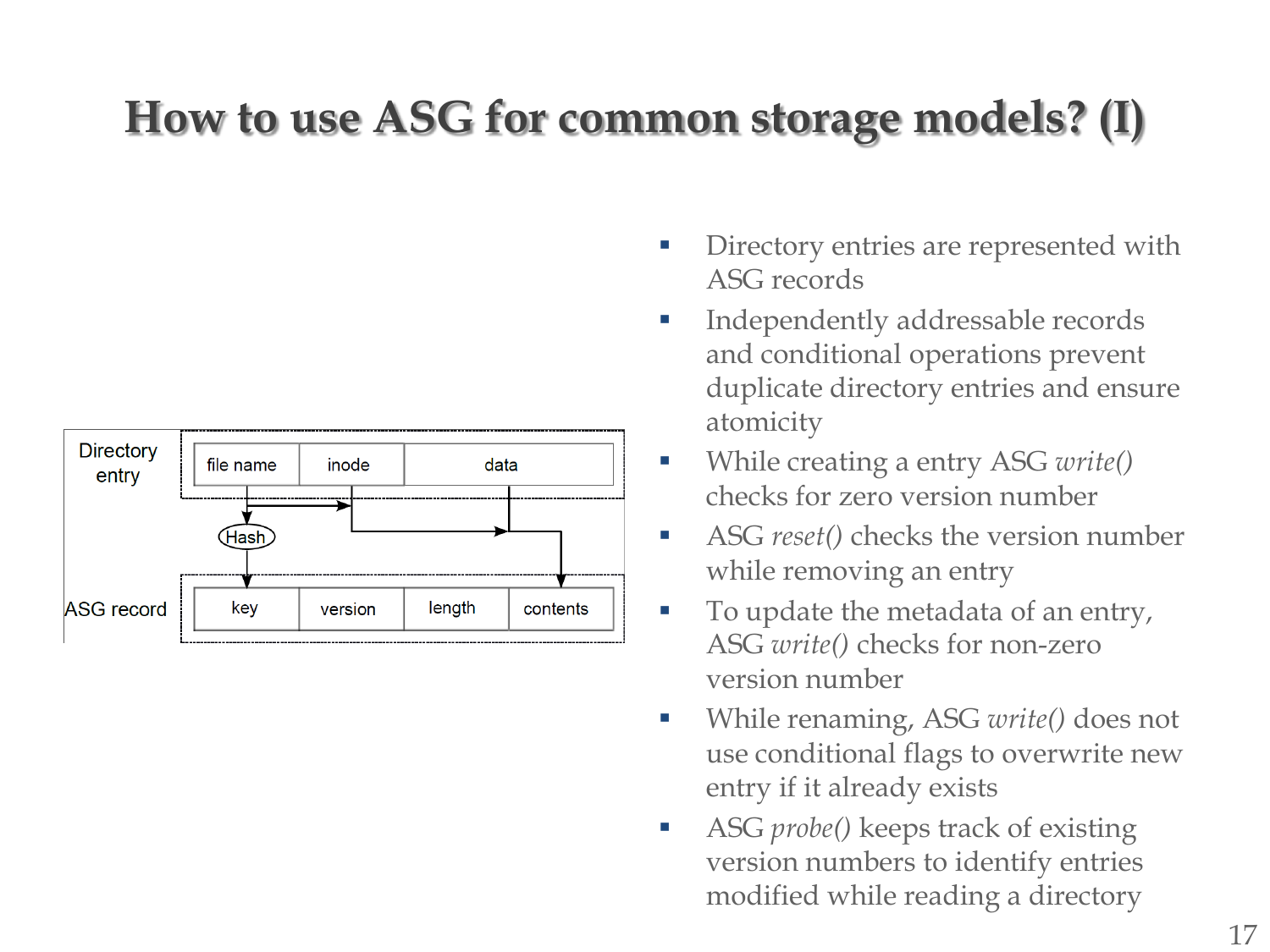## **How to use ASG for common storage models? (II)**

- Any value in the database table can be references by an *object*-*fork*-*record* triple
- All records within a row are stored in the same object
- All records within a column are stored in the same fork
- An entire row or column can be created or removed atomically
- Without ASG features, and additional mapping index is required to access rows and columns
- Since ASG records can have zero-length data, there can be empty cells in the database

|                                 |              |          |            |             | Column:fork 0   Column:fork 1   Column:fork 2   Column:fork 3 |
|---------------------------------|--------------|----------|------------|-------------|---------------------------------------------------------------|
|                                 | Row:record 0 | Alice    | <b>Bob</b> | <b>Brad</b> | <b>Charles</b>                                                |
| Shard: object 1<br>Row:record 1 |              | Smith    |            |             | Springfield                                                   |
| Shard:object 2                  | Row:record 0 | 111-1111 |            | 144-1144    | 321-4321                                                      |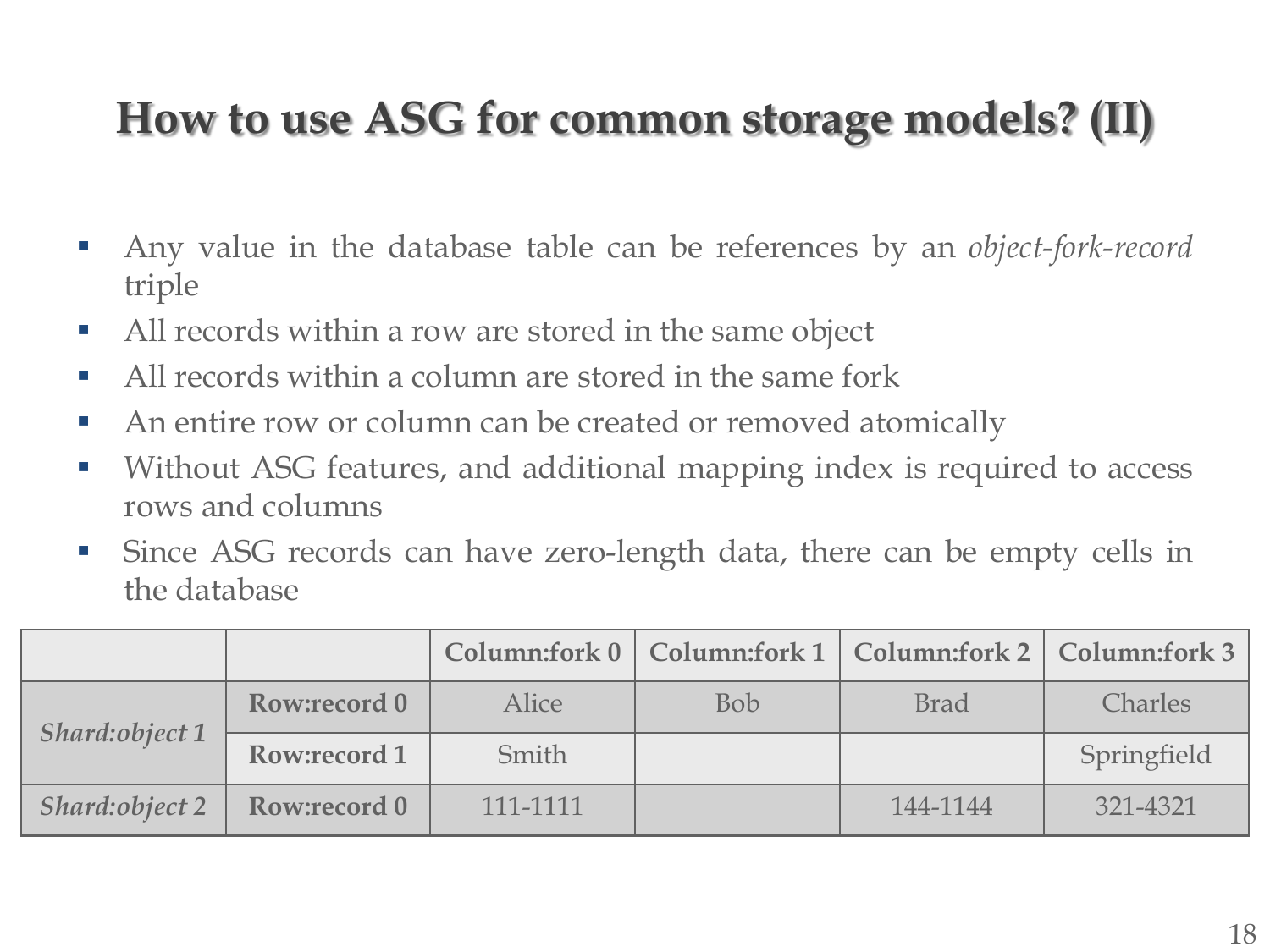# **How to use ASG for common storage models? (III)**

- ASG object-fork-record structure and explicit location control feature enable to implement HPC checkpointing methods
- **Existing checkpointing methods** 
	- N-N
		- ASG storage model exposes the location information of any entity to higherlevel applications
		- Applications can use the location information to balance the metadata load across the system without talking to an additional server
		- Object attributes are eliminated in the ASG storage model that further simplifies metadata management
	- $-$  N-1
		- Conditional operations and versioning are useful to order writes to a shared checkpoint file
		- Applications can concurrently and atomically write to a shared checkpoint file
		- No need to use any locking methods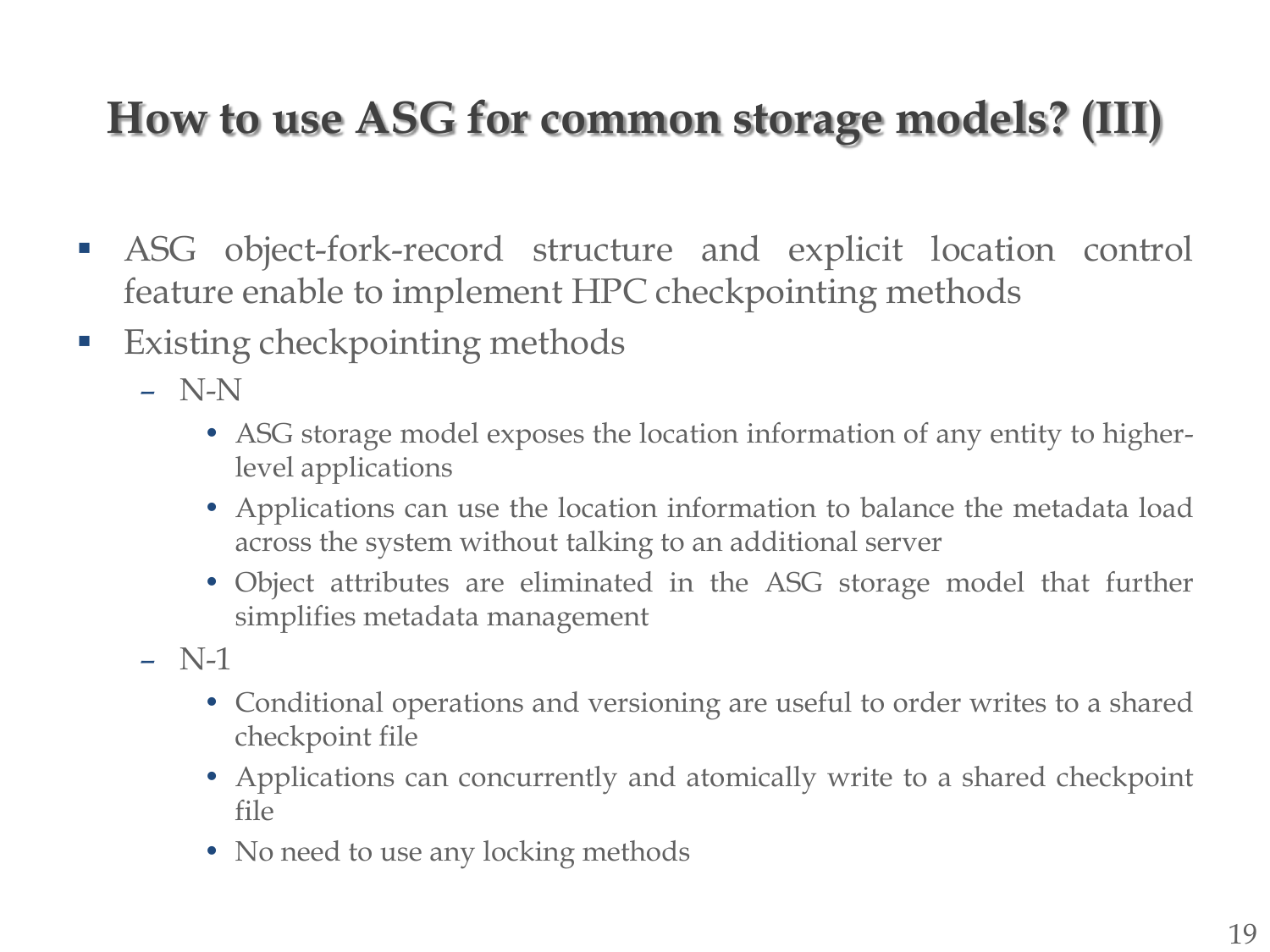#### **Related Work**

| <b>Existing work</b>                                           | <b>Feature</b>                                                                |
|----------------------------------------------------------------|-------------------------------------------------------------------------------|
| <b>NASD</b>                                                    | Variable-length objects replacing<br>fixed-length traditional blocks          |
| $OSD+$                                                         | Adds dedicated directory objects on<br>top of T10                             |
| Panasas File System<br>Lustre<br>Ceph                          | Built on object-based storage                                                 |
| Ursa Minor                                                     | Supports versioned writes based on<br>timestamps                              |
| Datamods                                                       | Extends existing storage system<br>services to support complex data<br>models |
| OSC's PVFS-OSD                                                 | Maps PVFS on top of an object<br>storage emulation                            |
| <b>VSAM</b>                                                    | Supports both fixed and variable<br>length records                            |
| <b>NTFS</b>                                                    | Forks are similar to ASG records                                              |
| <b>Amazon SimpleDB</b><br>Amazon DynamoDB<br>Redix<br>Hyperdex | Support for conditional operations                                            |

| <b>Basis for our work</b> | <b>Feature</b>                             |
|---------------------------|--------------------------------------------|
| TOSD                      | Atomicity, versioning and<br>commutativity |
| Goodell et al.            | Extended POSIX API with data<br>objects    |
| Carns et al.              | Optimistic coordination                    |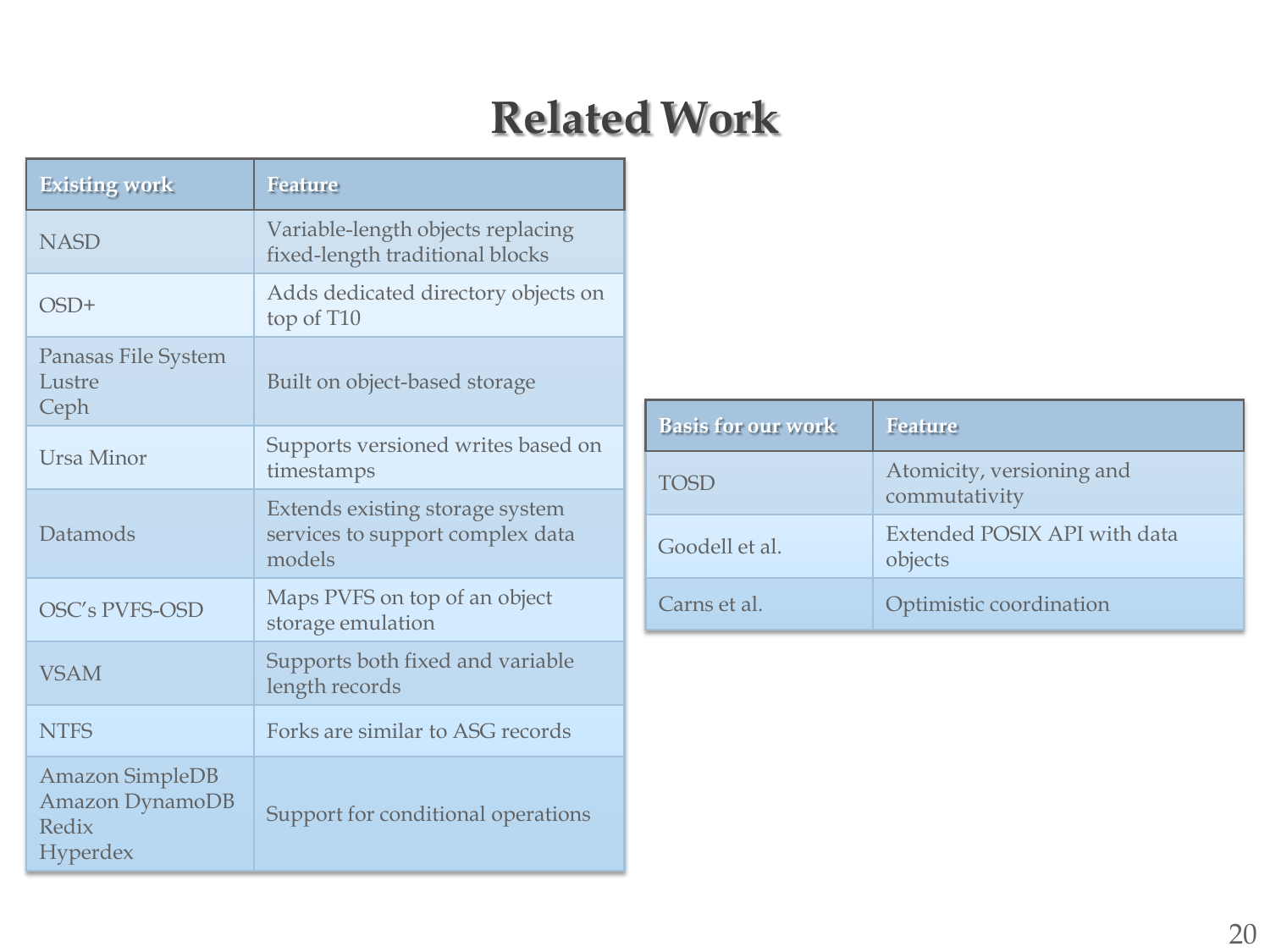#### **Conclusion & Future Work**

- ASG storage model unifies the features necessary to support common data models
- Common storage use cases can be implemented on top of the ASG storage model using its structures and primitives
- **More use cases can be supported using the ASG storage model** 
	- Fault tolerance
		- Recovery after a system failure can be more straight-forward using the versioning feature of the ASG storage model
- Even more complex storage systems can be built on top of the ASG storage model